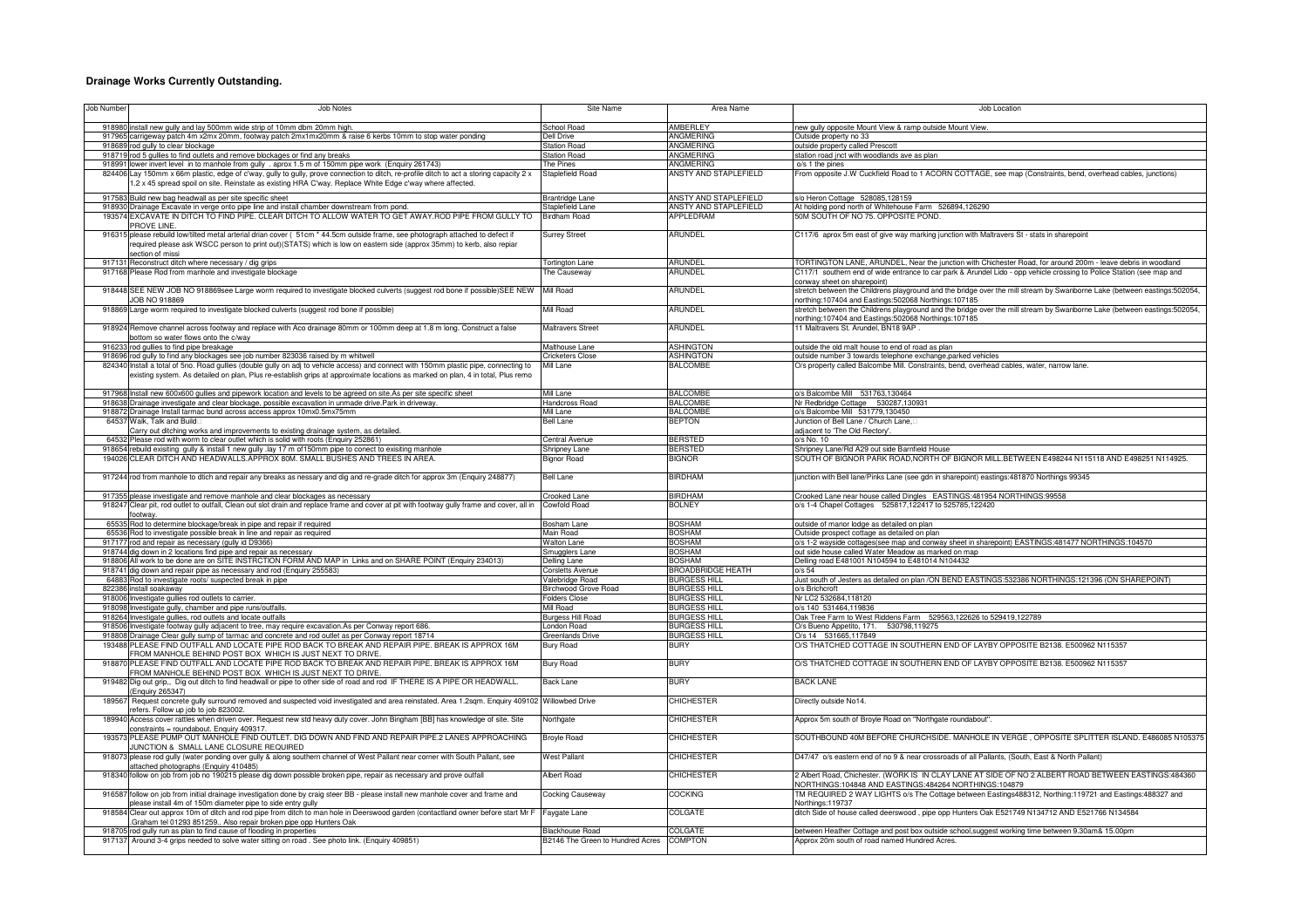| 825686 | Carry out verge reduction to the southbound side of c'way, 60m x 2m, plus cut 4x 1m width grips to back edge of reduced<br>verge to water to drain off. Remove spoil from site. plus install a double 600mm x 600mm c'way road gully opposite in access<br>to coombes        | Coombes Road                               | <b>COOMBES</b>               | gullies on access to coombes farm and verge reduction opposite, 65m north of field access, s/bound. constaints, access, bens,<br>verhead cables   |
|--------|------------------------------------------------------------------------------------------------------------------------------------------------------------------------------------------------------------------------------------------------------------------------------|--------------------------------------------|------------------------------|---------------------------------------------------------------------------------------------------------------------------------------------------|
|        | 915875 carry out drainage survey as directed by Kevin Macknay / Brian Hammersley                                                                                                                                                                                             | <b>Station Road</b>                        | <b>COWFOLD</b>               | as directed                                                                                                                                       |
| 824641 |                                                                                                                                                                                                                                                                              |                                            | CRAWLEY                      |                                                                                                                                                   |
|        | Further to GDN 247, with rods and sonde, track and trace pipe from gully to possible break, approx 35m in. Possibility is that<br>he break is within garden of no. 8. Excavate and repair as necessary, reinstate as existing.                                               | Poplar Close                               |                              | o/s no. 8, NB: Contact property owner with prior notice, (Thursday's would be best works), Amit Parekh 07871 683425.                              |
|        |                                                                                                                                                                                                                                                                              |                                            |                              | constraints junctions, overhead cables)                                                                                                           |
|        | 914381 Excavate ditch to expose pipr outlet from gully as per site specific sheet.                                                                                                                                                                                           | Maidenbower Lane                           | CRAWLEY                      | By west buttress wall of railway bridge. 528840,135675                                                                                            |
|        | 917578 Install new f/way gully in edge of f/way and install soakaway in verge, as per site specific sheet                                                                                                                                                                    | The Birches                                | CRAWLEY                      | o/s 111 528583,137436                                                                                                                             |
|        | 917591 Install new footway gully and patch cycleway.                                                                                                                                                                                                                         | Crawley Avenue                             | CRAWLEY                      | The Mardens Subway 525726,137170                                                                                                                  |
| 919100 | investigate surcharging c/w gully (Planned Drainage for WCO)                                                                                                                                                                                                                 | Church Street                              | <b>CRAWLEY</b>               | opposite 10                                                                                                                                       |
| 917027 | blease clear ditch to expose outfall pipe and rod to clear                                                                                                                                                                                                                   | <b>Selsey Road</b>                         | <b>DONNINGTON</b>            | o/s Taylors Cottage Between Eastings: 485474 northings:102102 and eastings:485489 northings:102057                                                |
|        | 917175 Re dig ditch as plan in sharepoint                                                                                                                                                                                                                                    | <b>Old Church Lane</b>                     | <b>DUNCTON</b>               | Old Church Lane                                                                                                                                   |
|        | 919729 please cut 2/3. grips with digger to minimize risk of ponding. Just north of northern end of lay-by. (Enquiry 410823)                                                                                                                                                 | A285 Thicket Lane To Eartham Lane          | <b>EARTHAM</b>               | On inside of bend. between eastings:492721 northings:109552 and eastings:492813 and northings: 109633                                             |
|        | 918418 excavate either side of culvert, on both sides and dig out 5m of ditch and remove detritis                                                                                                                                                                            | Wick Lane                                  | <b>EASEBOURNE</b>            | near Gosdens Farm, Between E:490026 N:123151 and E:490058 N:123137                                                                                |
| 823753 | Side edge of Northbound c'way, clearing all vegetation, remove spoil from site, approx 235M x 0.5 to allow free flow into                                                                                                                                                    | leeching Way                               | <b><i>EAST GRINSTEAD</i></b> | Appox 25m from Lewes road roundabout, northbound. (constraints, overhead cables, busy A road)                                                     |
| 823897 | ullies. (Enguiry 306969)<br>From gully at junction with Lyton Road, s/bound, install new 150mm pipe, connect from gully to run along dbm f/w down into                                                                                                                       | <b>Holtye Road</b>                         | <b>EAST GRINSTEAD</b>        | J/W holtye Road and Lyton Road. (constraints, junctions, overhead cables)                                                                         |
| 91686  | yton Park Ave and connect across 1m width verge to gully (opp no. 6) Reinstate as exsisting.<br>Drainage investigate 2no gully outlets and remove blockages or repair as required as per conway report no 192. Marked on                                                     | harlwoods Road                             | <b>EAST GRINSTEAD</b>        | o/s hire centre 539087,139011                                                                                                                     |
|        | c/way.                                                                                                                                                                                                                                                                       |                                            |                              |                                                                                                                                                   |
|        | 918003 Install replacement aco drain in footway, 2.5m o/s 189 and 1m o/s 199.                                                                                                                                                                                                | Garden Wood Road                           | EAST GRINSTEAD               | o/s 189 and 199 538624,137750 to 538586,137760                                                                                                    |
|        | 64476 Walk, Talk and Build Drainage Works                                                                                                                                                                                                                                    | <b>Jorwood Lane</b>                        | <b>EAST LAVINGTON</b>        | Outside 'Sandrock' - information in sharepoint                                                                                                    |
|        | Replace existing 300mm pipe with new 450mm pipe on same line. Reconstruct 'in line' gullies and fit with 600x600 gratings.                                                                                                                                                   |                                            |                              |                                                                                                                                                   |
|        | 826589 1. From ditch outlet, track/trace pipe with rods and sonde to break, approx 19.5m. Excavate onto defective 450mm concrete<br>pipe in c'way and replace in 450mm plastic, to next sound section, approx 10m, reinstate as existing.                                    | Sea Lane                                   | <b>EAST PRESTON</b>          | 2x locations, JW with Gated Seaview Road, E&N 506918, 101561 and opp 23 E&N 506959, 102058 - Contraints, residential,<br>overhead cables, bends.  |
|        | 918502 dig down and repair broken pipe as necessary                                                                                                                                                                                                                          | Roundstone Drive                           | <b>EAST PRESTON</b>          | outside 71                                                                                                                                        |
|        | 65579 Investigate possible breaks in system and repair as required.                                                                                                                                                                                                          | Barnham Road                               | <b>EASTERGATE</b>            | os 100 and 94 as detailed on conways report .Paperwork on sharepoint                                                                              |
|        | 193517 PLEASE DIG OUT DITCH APPROX 30M, DISPOSE OFF SITE OF SPOIL                                                                                                                                                                                                            | Church Lane                                | <b>EASTERGATE</b>            | O/S CLARENDON HOUSE, BETWEEN E494375 N105243 AND E494423 N105215                                                                                  |
| 918828 | please use digger to dig out headwall, blocked pipe causing water to go onto carriageway (scoop job)Enquiry 261645)                                                                                                                                                          | sling Bridge To Staples Hill               | <b>EBERNOE</b>               | approx 180m west of isling bridge                                                                                                                 |
|        | 917073 Rod, CAT and GENNY to trace line (see conway defect 468)                                                                                                                                                                                                              | Middleton Road                             | FEI PHAM                     | Outside number 116 eastings: 497058 northings: 100295                                                                                             |
| 918799 | Dig down on 225 mm pipe after rodding to find blockage/break between manhole and pond.rod from gully towards manhole.                                                                                                                                                        | loe Lane                                   | <b>FI PHAM</b>               | Hoe lane. Manhole is in the garage of house called Dukes Meadow. contact no 01243 587644 (john)                                                   |
|        | 914838 rebuild edge of ditch - 6mL x 2mW of concrete bagwork, regrade ditch if necessary                                                                                                                                                                                     | Vann Road                                  | <b>FERNHURS</b>              | o/s Perry Edge / opp no55 just o/s 30mph limit                                                                                                    |
|        |                                                                                                                                                                                                                                                                              |                                            |                              |                                                                                                                                                   |
|        | 917154 Re dig grips as marked on plan. Fast road with sharp bends                                                                                                                                                                                                            | A286 Sand Hollow Lane To Whites            | <b>FERNHURS</b>              | o/s Kennels                                                                                                                                       |
|        |                                                                                                                                                                                                                                                                              | ane                                        |                              |                                                                                                                                                   |
|        | 189307 Construct new gully to intercept water flowing from newly installed footway/bus stop                                                                                                                                                                                  | High Street to Cross Lane                  | Findon                       | O/S No. 2 and No. 78                                                                                                                              |
|        | 918699 rod gullies to clear blockage                                                                                                                                                                                                                                         | Steep Close                                | <b>FINDON</b>                | first 2 gullies on lefthand side from high street (junction nearby)                                                                               |
|        | 918728 rod gully to manhole to clear any blockage or any break in pipe run                                                                                                                                                                                                   | <b>School Lane</b>                         | <b>FITTLEWORTH</b>           | outside no 21 (entrance to car park near by)                                                                                                      |
|        | 918728 rod gully to manhole to clear any blockage or any break in pipe run                                                                                                                                                                                                   | School Lane                                | <b>FITTLEWORTH</b>           | outside no 21 (entrance to car park near by)                                                                                                      |
|        | 918942 Lay concrete bag work to join up to existing head wall (3msq of concrete bags) to protect 150mm out let pipe. Bag work to be<br>inshed at ground level. Suppl and fix new concrete post and twin railin a squire to protect hole, (4 no posts and aprox 6m of t       | <b>Edburton Road</b>                       | <b>FUI KING</b>              | <b>FDBURTON ROAD</b>                                                                                                                              |
|        | 193089 Excavate new ditch to run from Mudberry Lane to just northwest of access track leading to Fortuna / Brooklands length =<br>250m. Provide new pipe under road to link new ditch with existing + create bagged headwall 2m x 2m. Non prejudice works<br>request. Awaiti | Jewells Lane                               | <b>FUNTINGTON</b>            | From Mudberry Lane to 4m north of access track leading to Brooklands / Fortuna.                                                                   |
|        | 917041 Please rod 2 x gullies and clear blockages                                                                                                                                                                                                                            | Newells Lane                               | <b>FUNTINGTON</b>            | D class road, NEAR LEVEL CROSSING(MAP AND PHOTOS IN SHAREPOINT) between eastings:480172 northings:150645<br>and eastings:480193, northings:105616 |
|        | 64477 Bank stabilisation adajcent to existing water course. Approx 12m of sheet piling required.                                                                                                                                                                             | Perrott Lane                               | <b>GRAFFHAM</b>              | Between 'Meadow Brook Farm' and 'Quiet Court'.                                                                                                    |
| 193487 | PLEASE DIG GRIPS INTO STREAM WILL NEED TO GO UNDER WIRE FENCE. MACHINE WORK SOME HAND WORK                                                                                                                                                                                   | àraffham Common Road                       | <b>GRAFFHAM</b>              | IUNCTION WITH PERROT LANE SEE PLAN, BETWEEN E492783 N118728 AND E492757 N118659.                                                                  |
|        |                                                                                                                                                                                                                                                                              |                                            |                              |                                                                                                                                                   |
|        | 193470 PLEASE CLEAR DITCHES APROX 230M MOST OF SPOIL CAN STAY ON SITE. RAISED FROM ENQUIRY 260600                                                                                                                                                                            | <b>Jollist Lane</b>                        | <b>HARTING</b>               | BETWEEN PENNS FARM AND HOLLIST FARM HOUSE E479950 N119852 AND E479799 N119715                                                                     |
|        | 916121 please reinstate/cut grips back to french drain and clean off concrete channel blocks thanks                                                                                                                                                                          | 32146 Elsted Road To Torberry Lane HARTING |                              | see map in sharepoint eastings:478391 northings:119607 and EASTINGS:478126, NORTHINGS:119672.                                                     |
|        | 918066 Drainage invesitgation required 3 x gullies, rod, investigate and repair as necessary (see maps in sharepoint)                                                                                                                                                        | B2146 Compton Down To Harting Hill HARTING |                              | 2 x gullies by south lodge eastings:477552, northings:116184 and third gully north of bridgers pond, eastings:477432, northings<br>116743         |
| 918939 | Please rod/investigate gully (gully id D3948) as there is a suspected blockage back towards entrance of Manor House.                                                                                                                                                         | <b>North Lane</b>                          | <b>HARTING</b>               | o/s Manor House Eastings:478849 Northings:120120 see map on sharepoint                                                                            |
|        | 190208 rod gully to clear flood                                                                                                                                                                                                                                              | Sergison Road                              | <b>HAYWARDS HEATH</b>        | Outside No. 38                                                                                                                                    |
|        | 915445 fill potholes & edge erosion & rod gullys                                                                                                                                                                                                                             | Hurstwood Lane                             | <b>HAYWARDS HEATH</b>        | unction with colwell lane                                                                                                                         |
|        | 916743 Drainage works as marked as per site specific sheet.                                                                                                                                                                                                                  | <b>Nursery Close</b>                       | <b>HAYWARDS HEATH</b>        | Throughout 532543,124158 to 532507,124119                                                                                                         |
| 918482 | nvestigate possible blockages as per Conway report 022858.Excavation may be required in c/way and/or verge.                                                                                                                                                                  | ewes Road                                  | HAYWARDS HEATH               | /s and opposite no 72 534951,123270                                                                                                               |
|        | 918501 Investigate outlets from gullies as per Conway report 022947.C/way excavation may be required.                                                                                                                                                                        | Ashenground Road                           | <b>HAYWARDS HEATH</b>        | 6 Haywards Road 533148,123181 to 533127,123132                                                                                                    |
|        | 918796 Drainage raise setts etc., investigate adjacent chambers and gullies as marked as per site specific sheet.                                                                                                                                                            | ewes Road                                  | <b>HAYWARDS HEATH</b>        | o/s 94 535161,123422                                                                                                                              |
| 917077 | ROD/ REPAIR PIPE WHERE BROKEN                                                                                                                                                                                                                                                |                                            | <b>HENFIELD</b>              |                                                                                                                                                   |
|        |                                                                                                                                                                                                                                                                              | Shoreham Road<br>West End Lane             | HENFIELD                     | Blocked drain outside The Wicketts E521,472.84 N:113,353.19<br>driveway of Dears Farm as marked on site 02/10/2012 (NM)                           |
|        | 917680 take out & relay 8m of granite setts to a 50mm upstand, rod culvert under drive of Dears Farm                                                                                                                                                                         |                                            |                              |                                                                                                                                                   |
|        | 64509 Added to 2012 Ditch Maintenance Program. Target completion 31/09/12. Dig out ditch to below any piped levels. See                                                                                                                                                      | loyle Lane                                 | HEYSHOTT                     | See attached plan                                                                                                                                 |
| 18907  | spreadsheet for site details. Remove spoil from site.<br>Added to 2012 Ditch Maintenance Program. Target completion 31/09/12. Dig out ditch to below any piped levels. See                                                                                                   | Hoyle Lane                                 | <b>HEYSHOTT</b>              | See attached plan.                                                                                                                                |
| 918598 | spreadsheet for site details. Remove spoil from site<br>lease dig down (possible pipe break) and rod /investigate cause of leak, and repair/reinstate as necessary(Enquiry 261797)                                                                                           | Hoyle Lane                                 | <b>HEYSHOTT</b>              | Opp 1 Bakerfield, os Bus Stop between E490159 N:117804 and E:490195 and N:117824                                                                  |
|        |                                                                                                                                                                                                                                                                              |                                            |                              |                                                                                                                                                   |
|        | 916788 please dig hole in trench to expose problem and contact client to advise(see notes from gang in sharepoint)                                                                                                                                                           | Redford Avenue                             | <b>HORSHAM</b>               | os 117 (see gangs notes in sharepoint dated 21/8/2012)), eastings: 516584 northings: 131710                                                       |
|        | 918090 CARRY OUT INVESTIGATION INTO SUBSIDENCE IN C/WAY . (Enquiry 256518) (Heave/ Subsidence)                                                                                                                                                                               | Jakhill Road                               | <b>IORSHAM</b>               | outside property no 45 OPPOSITE CLARENCE RD JUNCTION                                                                                              |
| 918619 | rod gullies & repair any breaks found                                                                                                                                                                                                                                        | Cerves Lane                                | ORSHAM                       | worst section Aimes Mill House & Aimesmill Bridge - EN 518205, 129401 to 518080, 129121                                                           |
| 918681 | rod gullies and report back any breaks in pipeline                                                                                                                                                                                                                           | <b>Arthur Road</b>                         | <b>HORSHAM</b>               | opposite 10 A & outside number 31 parked cars a possabilty                                                                                        |
|        | 918683 rod gullies to find any breaks                                                                                                                                                                                                                                        | Pondtail Road                              | <b>HORSHAM</b>               | gully 1 junction with Old Millmeads gully 2 opposite Chesnut Gardens                                                                              |
|        | 825343 Rod from gully to break in pipe, dig down and repair as necessary, reinstate as existing, verge/dbm c'way. (Enquiry 255887)                                                                                                                                           | Church Lane                                | <b>HORSTED KEYNES</b>        | Out Side Fieldhurst, (constraints - school, junction, overhead cables - no through road, suggest carrying out OOH or non term<br>ime.             |
| 919671 | Clean out ALL gullies and jet out all pipe lines,, sizes of pipe are required                                                                                                                                                                                                | The Street                                 | <b>HOUGHTON</b>              | B2139 HOUGHTON FROM Houghton Lane to Stable Antiques BOTH SIDES OF THE ROAD                                                                       |
|        | 916708 Drainage as marked as per site specific sheet. Excavate in footway.                                                                                                                                                                                                   | College Lane                               | <b>HURSTPIERPOINT</b>        | J/o Hassocks Road 528979.115921                                                                                                                   |
|        |                                                                                                                                                                                                                                                                              | Hassocks Road                              | <b>HURSTPIERPOINT</b>        | J/o Tott Hill 528764,116102                                                                                                                       |
|        | 916742 Excavate in verge to clear blockage as per conway report 314.                                                                                                                                                                                                         |                                            |                              |                                                                                                                                                   |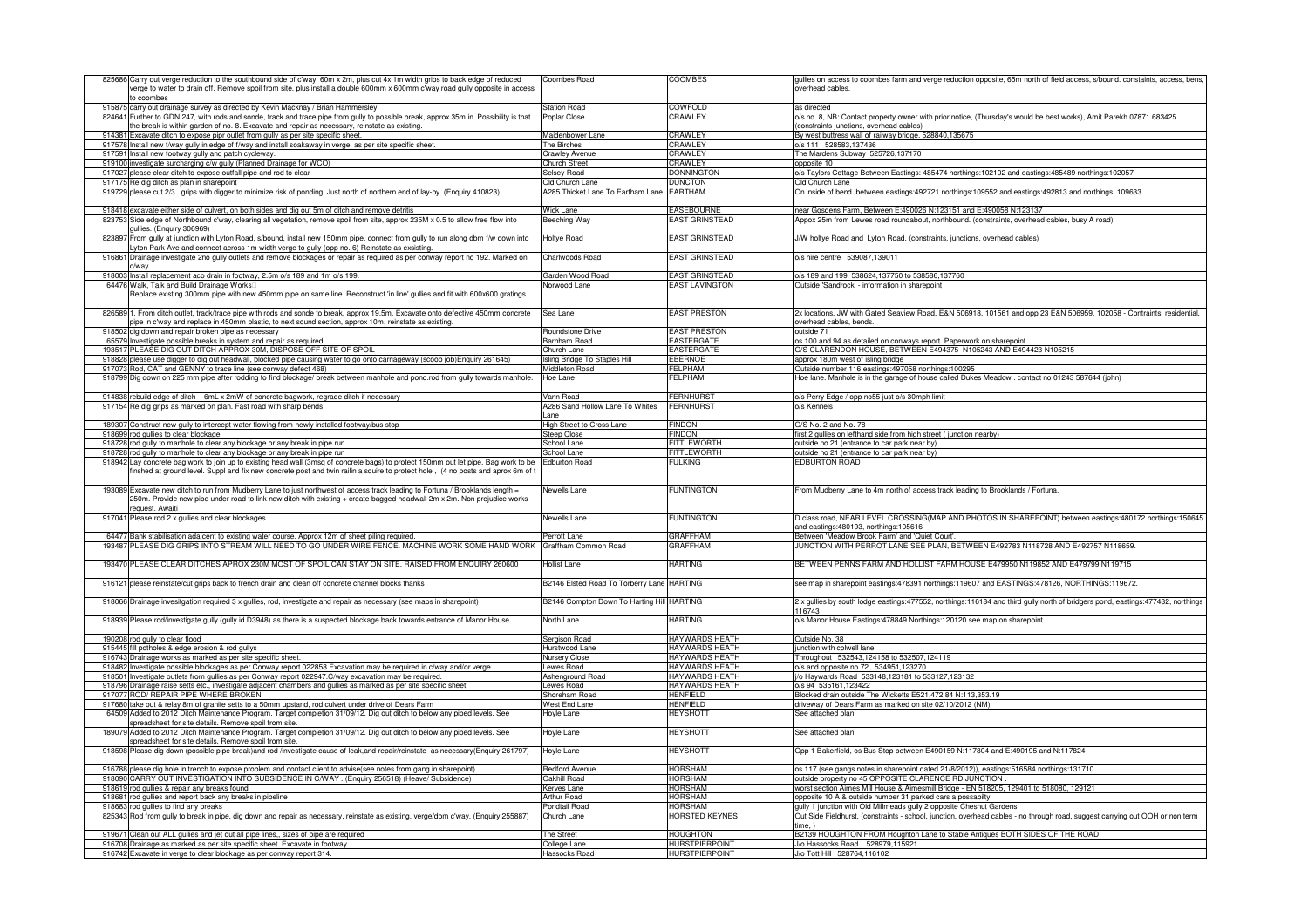|        | 917853 drainage investgation required to repair suspected broken pipe                                                                  | Trout Lane               | <b>ITCHINGFIELD</b>  | Immediately opposie & outside property no 9 as conway report form                                                       |
|--------|----------------------------------------------------------------------------------------------------------------------------------------|--------------------------|----------------------|-------------------------------------------------------------------------------------------------------------------------|
| 918005 | clear gully aprons & tops &re-dig grips                                                                                                | Plumtree Cross Lane      | <b>ITCHINGFIELD</b>  | from marlands to ark cottages                                                                                           |
|        | 918831 please dig grips with digger and clear culvert/headwall as necessary (see map in sharepoint)                                    | Glasshouse Lane          | <b>KIRDFORD</b>      | from house called wickers going north toward flooded area between E:500316 N:123063 and E:500515 N:123217               |
|        |                                                                                                                                        |                          |                      |                                                                                                                         |
|        | 916341 rod gully                                                                                                                       | <b>Benheim Road</b>      | <b>LANCING</b>       | vehicle access to Brooklands House                                                                                      |
| 916671 | blocked drain causing flooding rod & empty                                                                                             | <b>Ring Road</b>         | <b>LANCING</b>       | on ring road outside linden house,                                                                                      |
|        | 916672 standing water in gully please rod                                                                                              | lorth Road               | ANCING               | o/s Boots Chemist adjacent to crossing point by tactiles                                                                |
|        | 189306 Install new 9 inch pipe to connect to existing pipe from The Cottage garden. Construct new catchpit (C1/A FWS3) in verge to     | ordwater Road            | LAVANT               | O/S The Cottage between Fordwater Road and property garden                                                              |
|        | connect to new 9inch pipe. From catchpit lay new 6 inch pipe into gully. Park vehicle in driveway                                      |                          |                      |                                                                                                                         |
|        |                                                                                                                                        |                          |                      |                                                                                                                         |
|        | 65196 Walk, Talk and Build System                                                                                                      | Portsmouth Lane          | LINDFIELD URBAN      | Above existing culvert in Portsmouth Lane, adjacent to No. 2, By Sunte.                                                 |
|        | Construct 2 No. dropped crossing above existing culvert. At eastern crossing fall footway towards existing brick parapet.              |                          |                      |                                                                                                                         |
|        | Construct 'Letter Box' opening in parapet to allow water from carriageway to run back into stream.                                     |                          |                      |                                                                                                                         |
|        | 915925 Drainage install new gullies as per site specific sheet.                                                                        | Eastern Road             | LINDFIELD URBAN      | o/s 2-2a 534912,125106 to 534934,125120                                                                                 |
|        |                                                                                                                                        |                          |                      |                                                                                                                         |
|        | 915926 Drainage install new gully and pipework in c/way                                                                                | The Wilderness           | LINDFIELD URBAN      | Oaklea House 534977,125716                                                                                              |
|        | 916741 Excavate in tarmac c/way onto gully outlet pipe approx 2m out from gully as per conway report no 330.                           | Portsmouth Wood          | LINDFIELD URBAN      | S/o 15 By Sunte 533887,125759                                                                                           |
|        | 918270 Investigate gullies and rod outlets to outfall at pit                                                                           | <b>Appledore Gardens</b> | INDFIELD URBAN       | 9b to Pelham Road 534107,124803 to 534124,124782                                                                        |
|        | 918922 Drainage Addition to job no 918270 possible excavation in footway on to blockage see Conway report 023527                       | Appledore Gardens        | LINDFIELD URBAN      | o/s 29B 534109,124792                                                                                                   |
|        |                                                                                                                                        |                          |                      |                                                                                                                         |
|        | 824069 Adjacent to LC11, from cover rod with sonde to locate collaspe (approx 25ms west) dig down in f/w replace damaged sections      | Sea Road                 | LITTLEHAMPTON        | From Lamp Collumn 11, adjacent to golf course see map                                                                   |
|        | as necessary, (225mm Plastic) Plus install inspection new insection chamber at point of break to allow future jetting.                 |                          |                      |                                                                                                                         |
|        |                                                                                                                                        |                          |                      |                                                                                                                         |
|        | 918487 Follow on job from job no 917409) Gully id D28436 please dig down and investigate and re-connect gully to pit 1 with invert     | <b>Toddington Lane</b>   | <b>LITTLEHAMPTON</b> | opp (18 Mill lane) in Toddington lane (see map in sharepoint)                                                           |
|        |                                                                                                                                        |                          |                      |                                                                                                                         |
|        | higher than outlet in pit.(2mtrs 150mm UPVC pipe required)                                                                             |                          |                      |                                                                                                                         |
| 91851  | Please lay approx 7m concrete edgings acoss access of Irvine House and neigbours house at the back edge of the footway,                | itzalan Road             | <b>LITTLEHAMPTON</b> | Outside of Irvine House and next door neighbour                                                                         |
|        | reprofile accesses approx 10msq so that water runs away from houses (PLEASE CONTACT DAVE BILLINGHURST                                  |                          |                      |                                                                                                                         |
|        | TEL:07771961249 BEFORE START OF W                                                                                                      |                          |                      |                                                                                                                         |
|        |                                                                                                                                        |                          |                      |                                                                                                                         |
|        | 918653 lay 32m of 150mm pipe across road in 2 locations, connect to manholes                                                           | Sea Road                 | <b>LITTLEHAMPTON</b> | see map on sharepoint by miniature golf course                                                                          |
|        | 193671 EXECAVATE 20M OF DITCH DISPOSE ON SITE, DIG GRIPS EITHER SIDE OF BRIDGE.                                                        | Fitzlea Wood Road        | <b>LODSWORTH</b>     | WEST OF BRIDGE, O/S BARNETTS COTTAGES, BETWEEN 494102 119205 AND 494106 119178.                                         |
|        | 916136 New Cover required 900x900x100 opening (BC66/1) (Enquiry 406424)                                                                | <b>Surrey Road</b>       | <b>LODSWORTH</b>     | Approx 40m north of junction with School Lane                                                                           |
|        | 916908 New Cover required 900x900x100 opening (BC66/1) (Enquiry 406424), NO STATS REQUIRED                                             | <b>Surrey Road</b>       | <b>LODSWORTH</b>     | Approx 40m north of junction with School Lane.EASTINGS: 492738, NORTHINGS:123729                                        |
|        |                                                                                                                                        |                          |                      |                                                                                                                         |
| 193485 | PLEASE CLEAR BOTH SIDES OF ROAD WHERE 400MM CULVERT GOES ACROSS                                                                        | etworth Road             | LURGASHALL           | 35 yr north of Herne House. E493687 N131815                                                                             |
|        | 193693 CLEAR 3 HEADWALLS AND APPROX 60M OF DITCH , SPOIL TO STAY ON SITE                                                               | obsons Lane              | LURGASHALL           | SOUTH OF LITTLE BROCKHURST, BEARDS COTTAGE AND SOUTH OF JAYS LANE BETWEEN E493973 N130597                               |
|        |                                                                                                                                        |                          |                      | AND E492699 127587                                                                                                      |
|        |                                                                                                                                        | Dial Green Lane          | LURGASHALL           | west of house called Greenfields map and drawings on sharepoint BETWEEN EASTINGS:493468 NORTHINGS:127166 AND            |
|        | 916630 adjust concrete bags to help capture water and dig ditch                                                                        |                          |                      |                                                                                                                         |
|        |                                                                                                                                        |                          |                      | EASTINGS: 493586 NORTHINGS127165                                                                                        |
|        | 916942 Gully id D29047 requires rodding/further investigation, conways jetted but could not clear with jetter (see conway sheet in     | Church Lane              | <b>I YMINSTER</b>    | opposite tremeadow cottage, see map in sharepoint EASTINGS:502350 NORTHINGS:104790                                      |
|        | sharenoint)                                                                                                                            |                          |                      |                                                                                                                         |
|        |                                                                                                                                        |                          |                      |                                                                                                                         |
|        | 915920 please install 1 new gully with slab behind (marked on site with X) and connect up to ditch with 6m 150mm pipe, also please     | Ancton Lane              | MIDDLETON-ON-SEA     | o/s Ancton Barn between EASTINGS:497997, NORTHINGS: 100683 AND EASTINGS:498118 NORTHINGS:100642                         |
|        | cut 2 grips into ditch same side as new gully and 3 more grips on the other side of the road opposite ancton barn (all grips           |                          |                      |                                                                                                                         |
|        | narke                                                                                                                                  |                          |                      |                                                                                                                         |
|        | 918085 please investigate/rod and repair as necessary blocked gully                                                                    | Elmer Road               | MIDDLETON-ON-SEA     | o/s 72                                                                                                                  |
|        |                                                                                                                                        |                          |                      |                                                                                                                         |
|        | 191419 Raise 2m x 2m of cobbles to hieght of surrounding cobbles [ around 40-50mm ]. Also relay 2m x 2m of footpath [dbm] also by      | <b>Vorth Street</b>      | MIDHURS1             | Access to Angel hotel. - Job to be done in January 2013                                                                 |
|        | around 40-50mm. Raise 5m of existing dropped granite setts by 15-20mm to prevent water running from c/w into footpath.                 |                          |                      |                                                                                                                         |
|        | This job is                                                                                                                            |                          |                      |                                                                                                                         |
|        | 916991 Please rod gullyC26459 and clear any blockages                                                                                  | Rumbolds Hill            | <b>MIDHURST</b>      | o/s 7 eastings:488547 northings:121444                                                                                  |
|        |                                                                                                                                        |                          |                      |                                                                                                                         |
|        |                                                                                                                                        |                          |                      |                                                                                                                         |
|        | 918797 sweep road as necessary                                                                                                         | North Street             | <b>MIDHURST</b>      | as directed by John Bingham                                                                                             |
|        | 917646 please dig/clear ditch by headwall                                                                                              | <b>Milland Road</b>      | <b>MILLAND</b>       | between eastings:484582 northings: 125657 and eastings484576 northings:125691 iJunction of Titty Hill Road and Milland  |
|        |                                                                                                                                        |                          |                      |                                                                                                                         |
|        |                                                                                                                                        |                          |                      | Road just down form Iping churchyard                                                                                    |
|        | 917049 (Enquiry 10731) refer to conway report 113, 2 x blocked gullies please investigate/rod clear blockages and repair as necessary  | anghurst Wood Road       | NORTH HORSHAM        | by entrance to broadlands business campus between eastings;517511 northings:135433 and eastings:517603                  |
|        |                                                                                                                                        |                          |                      | northings: 135505                                                                                                       |
|        | 917855 rod and repair suspect broken pipes as conway job sheet                                                                         | eith View Road           | NORTH HORSHAM        | crawley road junction with leith view road as conway repair sheet                                                       |
|        |                                                                                                                                        | Ioner Lane               | NORTH MUNDHAM        | PIPE REPAIR CORNER OF CORNWOOD AND APPLELEA. DITCING WORKS EAST OF APPLELEA , BETWEEN                                   |
|        | 193315 EXCAVATE AND REPAIR 300MM PIPE, INVERT 800MM. 6M FROM MANHOLE EASTBOUND. ALSO CLEAR                                             |                          |                      |                                                                                                                         |
|        | HEADWALL AND 40M OF DITCH EAST OF APPLELEA.                                                                                            |                          |                      | 487823 N100276 AND E487917 N1002389                                                                                     |
|        | 65103 Construct concrete apron around existing gully(id E44087)                                                                        | Pipers Lane              | NORTHCHAPEL          | Adjacent Hortons Farm as detailed on plan                                                                               |
|        | 191135 Rod and trace to break in pipe. Dig down and repair/replace as required.                                                        | Nuthurst Road            | <b>NUTHURST</b>      | Outside of Forge Cottage see plan                                                                                       |
|        | 825352 Further to GDN 39, SEE Attched, rod from pit to break/obstruction and dig down and repair as necessary, reinstate as existing,  | Church Road              | <b>NUTHURST</b>      | passed the Church Road entrance into Mannings Heath, SEE Plan                                                           |
|        | verge/DBM f/w)                                                                                                                         |                          |                      |                                                                                                                         |
|        |                                                                                                                                        |                          |                      |                                                                                                                         |
|        | 916959 please rod to outfall and clear any blockages thanks (gully id A10252)                                                          | <b>Vuthurst Street</b>   | <b>NUTHURST</b>      | opposite Ferncroft.(map in sharepoint)                                                                                  |
|        | 917400 irst two of the three drains are blocked, one is full of water, please rod to clear                                             | <b>Brighton Road</b>     | <b>NUTHURST</b>      | Just after Coolhurst Grange, after the doomsday crossroads                                                              |
|        | 190464 Gully appears cracked and knocked off access pit [ area previously made safe under job 819633 ]. Request new heavy duty         | <b>Woodhorn Lane</b>     | OVING                | Approx 35m north of crossroads.                                                                                         |
|        |                                                                                                                                        |                          |                      |                                                                                                                         |
| 19103  | gully frame and cover installed in verge. Gully dimensions = 48" x 34". Site constraint = junction                                     |                          |                      |                                                                                                                         |
|        | Dig down and investigate potential chamber within footway. Track and trace with sonde and rods to location of                          | Hook Lane                | PAGHAM               | Between No's. 5 and 4                                                                                                   |
|        | chamber/direction of pipework.                                                                                                         |                          |                      |                                                                                                                         |
|        | 193336 EXCAVATE IN DRIVEWAY FIND AND REPAIR 100MM PIPE                                                                                 | Springfield              | <b>PAGHAM</b>        | 9 Springfield, APPROX 9.5M FROM BACK OF FOOTWAY, E489322 N98658                                                         |
|        | 917019 Rod outlet to find blokage/break, dig down and fix as necessary                                                                 | The Nvetimbers           | PAGHAM               | o/s no 7 and 5 between eastings:489508 northings:98629 and eastings:489499 northings:98614                              |
| 917237 |                                                                                                                                        |                          |                      |                                                                                                                         |
|        | Please rod/repair as nesessary (possible break in pipe approx 4m across road)                                                          | ower Bognor Road         | PAGHAM               | TM WILL BE REQUIRED could be done under two way lights or possible lane closure? on bend by morells farm                |
|        |                                                                                                                                        |                          |                      | eastings490697, northing:100371                                                                                         |
|        | 917238 Please rod and repair as necessary (possible broken pipe)                                                                       | The Glade                | PAGHAM               | o/s no 8 eastings:489150 northings:97716                                                                                |
| 917241 | Dig down and investigate potential chamber within footway. Track and trace with sonde and rods to location of                          | look Lane                | PAGHAM               | Between No's. 5 and 4 stats in sharepoint under job no 191037                                                           |
|        |                                                                                                                                        |                          |                      |                                                                                                                         |
|        | chamber/direction of pipework.                                                                                                         |                          |                      |                                                                                                                         |
|        | 918886 please rod/invesitigate where two gullies connect up to/outfall to                                                              | The Glade                | <b>PAGHAM</b>        | by no 1 see map in sharpoint                                                                                            |
|        | 918378 excavate pond down to chalk level and dispose of detritis off site                                                              | Long Furlong             | <b>PATCHING</b>      | opp Seth Evans workshops, behind layby E:509213 N:106103 (contractors can work in layby)                                |
|        | 65534 Rod gully outlet to clear nlocalised flooding                                                                                    | <b>Station Road</b>      | <b>PETWORTH</b>      | outside fire station as detailed on plan                                                                                |
|        |                                                                                                                                        |                          |                      |                                                                                                                         |
| 91860  | please install 1 x new gully and connect up to existing gully (approx 21m of 150mm pipe) please shape existing carriageway to          | <b>Balls Cross Road</b>  | <b>PETWORTH</b>      | site is marked with a white stick (photo in sharepoint) between eastings497626 northings:123389 and eastings:497615     |
|        | channel water into gullys existing and new(see map in sharepoint)                                                                      |                          |                      | 1:123358 (see map in sharepoint near Gunters Bridge                                                                     |
| 91882  | gully requires moving back to edge of carriageway and reprofile carriageway so that the water runs into the gully(Gully                | lorsham Road             | PETWORTH             | Approx 80m west of lorry route. Eastings: 499945 northings: 122665                                                      |
|        |                                                                                                                                        |                          |                      |                                                                                                                         |
|        | dimensions @ 560mm x 410mm.)(new gully grate required as old one is cracked) (Enquiry 410846)                                          |                          |                      |                                                                                                                         |
|        | 8264341. From junction with Holmbush Lane to o/s Rosewood house, carry out 0.5m x 315m verge reductionon both n/bound and              | Clappers Lane            | <b>POYNINGS</b>      | Three locations, O/s Little Holmbush, Holmbush Lane. O/s Rosewood Hse to J.W Little Holmbush Lane. (constraints, narrow |
|        | s/bound, Plus 60m x 0.5m o/s Little Holmbush, Holmbush Lane, remove spoil from site, See Map for locations. 2. Dig out 1m3             |                          |                      | ane, bends, Overhead cables) (STATS E&N 525070, 112640 to 525070, 112705 & 524859, 113614 to 524863, 113954)            |
|        | sumps at inlet                                                                                                                         |                          |                      |                                                                                                                         |
|        | 918413 raise 1 gully install 1 new pit install 2 doll posts and un cover buried gullies follow on from job number 916788 as disscussed | Clappers Lane            | <b>POYNINGS</b>      | near kennels and throughout road                                                                                        |
|        |                                                                                                                                        |                          |                      |                                                                                                                         |
|        | with Rod Bone                                                                                                                          |                          |                      |                                                                                                                         |
|        | 916667 rod gully to find block                                                                                                         | <b>Rectory Close</b>     | PULBOROUGH           | Outside number 29 for approx 50 yards                                                                                   |
|        | 917356 raise 4 gullies by approx 30mm & patch carrigeway approx 10m2 as marked on site                                                 | Stane Street             | PULBOROUGH           | as marked on site and attached plan                                                                                     |
|        | 191342 Rod and trace to suspected break in pipe. Repair or replaces as required.                                                       | Nyewood Road             | ROGATE               | Between Sandhill Pond House and Owls Corner.                                                                            |
|        | 916126 Please build concrete bag headwall in durleighmarsh                                                                             | Durleighmarsh            | <b>ROGATE</b>        | eastings: 478477 northings: 123519 (currently barriered off)                                                            |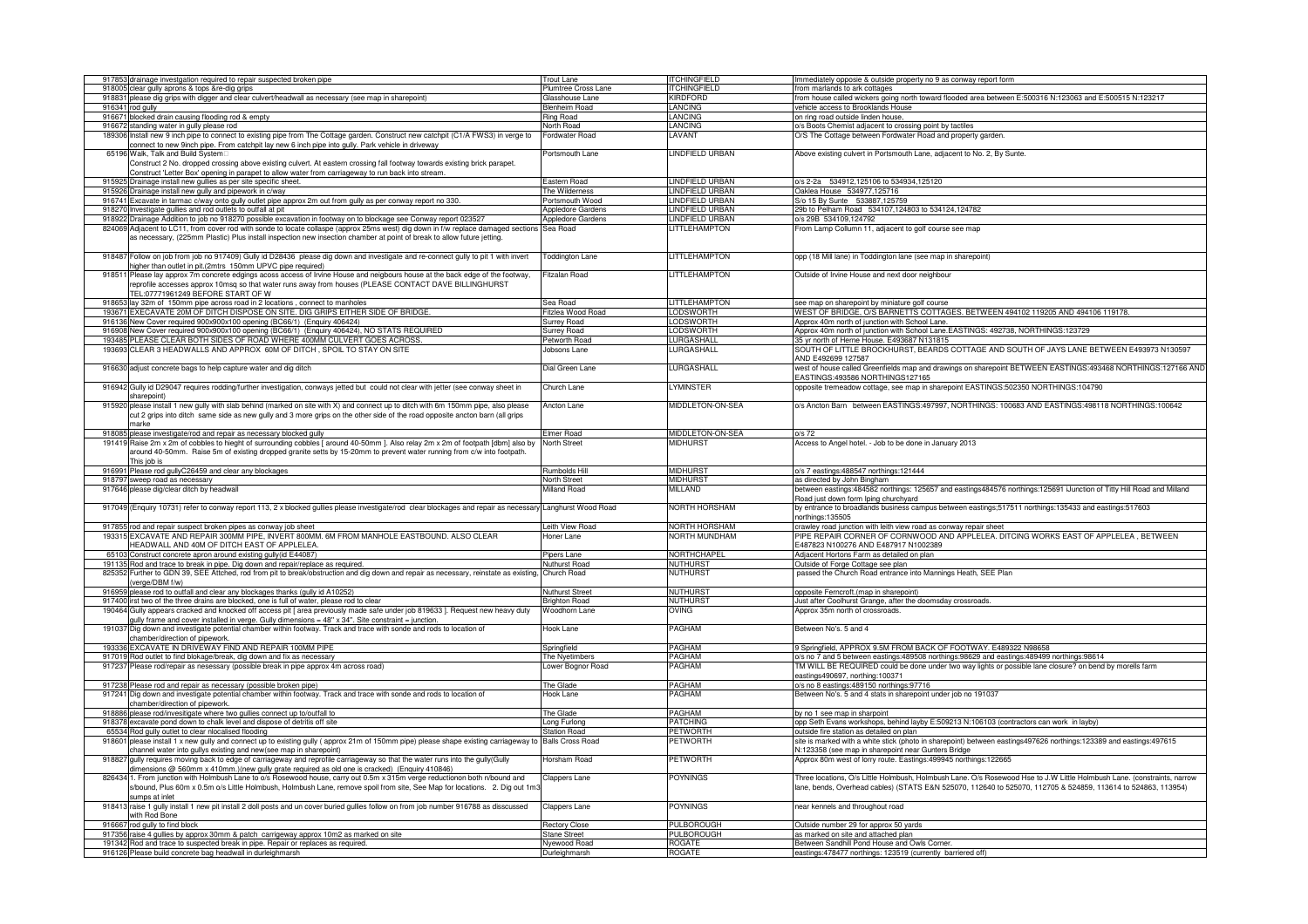|        | 916128 please cut grips                                                                                                                                                                                                                              | 4272 Durleighmarsh Lane To Slade<br>ane            | <b>ROGATE</b>                                      | between eastings:477306, northings:124026 and eastings: 479410, northings:123628                                                                                                                 |
|--------|------------------------------------------------------------------------------------------------------------------------------------------------------------------------------------------------------------------------------------------------------|----------------------------------------------------|----------------------------------------------------|--------------------------------------------------------------------------------------------------------------------------------------------------------------------------------------------------|
|        | 916825 Please investigate cause of water coming up through carriageway, and report findings back to client. Thank you                                                                                                                                | North Street                                       | ROGATE                                             | In the middle of North Street by the Whitehouse                                                                                                                                                  |
|        | 918647 Drainage Ditch clearing approx 450m with JCB.                                                                                                                                                                                                 | <b>Bonnetts</b> Lane                               | Rusper                                             | Charlwood Road To Olde Cottages 525401,139671 to 525323,139378                                                                                                                                   |
|        | 193576 CLEAR VEGETATION, EXECAVATE APPROX 4M OF DITCH TO GULLY TO DRAIN AWAY. ON BEND                                                                                                                                                                | Gelsey Road                                        | <b>SELSEY</b>                                      | SOUTH CORNER OF NORTON CORNER COTTAGES E486117 N94845                                                                                                                                            |
| 824584 | Further to GDN 332, dig down on broken pipe in f/w and replace as necessary, reported to being 0.5m in from gully (modular<br>aved f/w)                                                                                                              | ligh Street                                        | <b>SELSEY</b>                                      | B2145/3 o/s Selsey Press Ltd & just south of Fire Station car park - opp Lloyds Pharmacy (on southern corner of Malthouse<br>Rd) (constraints, high street, ped lights, fire station, junctions) |
| 916062 | Renew 38m of 225mm pipe construct 2/3 new manholes, clear various ditches /headwalls to remove any constrictions. New<br>pipework to be laid in footway. (Enquiry 253219)                                                                            | hichester Road                                     | <b>SELSEY</b>                                      | opp Comptons Farm Shop and o/s Comptons . Stats already in sharepoint in same folder as plan                                                                                                     |
| 91715  | Please rod gully to prove outlet (GULLY ID C11948)                                                                                                                                                                                                   | <b>Vew Road</b>                                    | SHOREHAM-BY-SEA                                    | gully in front of frosts car park                                                                                                                                                                |
|        | 193311 DIG APPROX 40M OF DITCH AND DISPOSE FROM SITE                                                                                                                                                                                                 | Highleigh Road                                     | <b>SIDLESHAM</b>                                   | OPPOSITE PROPERTY LONGACRE E484544 N98021 AND E484549 N97970                                                                                                                                     |
|        | 193672 EXECAVATE DITCH APPROX 40M AND FIND HEADWALL. DISPOSE OF SPOIL OFF SITE.                                                                                                                                                                      | Street End Road                                    | SIDLESHAM                                          | APPROX 50M SOUTH OF STREET END LANE. BETWEEN E485287 99205 AND 485342 99182. SOUTH OF ANCHOR                                                                                                     |
|        | 189211 Empty Soakaway and jet lines connecting to soakaway.                                                                                                                                                                                          | Horsham Road                                       | SLAUGHAM                                           | PUB.<br>On island at J/w Old Bright Road South. See plan for details.                                                                                                                            |
|        | 193462 Dig down and replace broken/disiointed section of pipe                                                                                                                                                                                        | Slaugham Lane                                      | SLAUGHAM                                           | O/s entrance to Highlands and Highbanks                                                                                                                                                          |
|        | 917180 Please Rod and Repair as necessary                                                                                                                                                                                                            | Cuckfield Lane                                     | <b>SLAUGHAM</b>                                    | entrance to Hollingbury Lodge Between EASTINGS: 525425 NORTHINGS:126126 AND EASTINGS:525436 AND                                                                                                  |
|        |                                                                                                                                                                                                                                                      |                                                    | <b>SLAUGHAM</b>                                    | NORTHINGS:126125                                                                                                                                                                                 |
|        | 917986 Investigate gullies rod outlets to main and check outfall                                                                                                                                                                                     | Warninglid Lane                                    | <b>SLAUGHAM</b>                                    | Slatehouse Farm to Firtree Cottage 524271,126519<br>i/o London Road and High Beeches Road 526373,130209                                                                                          |
|        | 918589 Drainage investigate, locate and repair blockages as per Conway Report 022932                                                                                                                                                                 | <b>High Street</b>                                 |                                                    |                                                                                                                                                                                                  |
|        | 64838 Clear trash screen and ditch at trash screen with JCB/ON BEND<br>918097 Trash Screen to culvert blocked (see map & Photo)                                                                                                                      | vons Road                                          | <b>SLINFOLD</b><br><b>SLINFOLD</b>                 | Opp Limes house Adj Two Oaks Addittional Operative required to assist with manual clearance!<br>as marked on plan                                                                                |
|        |                                                                                                                                                                                                                                                      | vons Road                                          |                                                    |                                                                                                                                                                                                  |
|        | 825889 From chamber, replace 6.5m x 150mm pipe in plastic, 0.75m to invert, within hra f/w, resinstate as exisiting, n/bound (Enquiry<br>249502)                                                                                                     | tein Road                                          | SOUTHBOURNE                                        | Outside No 71 in f/w (constraints, level crossing, school)                                                                                                                                       |
| 825895 | From road gully, excavate and lay 3m x 150mm pipe in plastic to connect from gully to 225mm clay carrier in verge. 0.75m to<br>invert. accross verge/x-over to avoid tree, see plan. (hra x-over), resinstate as exisiting, s/bound (Enquiry 249502) | <b>Stein Road</b>                                  | SOUTHBOURNE                                        | o/s and between 76 &78 (constraints, level crossing, school)                                                                                                                                     |
|        | 65569 please rod to find blockages and dig to repair as required.                                                                                                                                                                                    | Station Road                                       | <b>SOUTHWATER</b>                                  | outside 5 as detailed on jetting plan.                                                                                                                                                           |
|        | 917176 Please ditch out ditch to expose outfall pipe (Enquiry 258037)                                                                                                                                                                                | wo Mile Ash                                        | <b>SOUTHWATER</b>                                  | adjacent to Christs Hospital School main gates on 2 Mile Ash Road heading south (see map in sharepoint) Between                                                                                  |
|        |                                                                                                                                                                                                                                                      |                                                    |                                                    | EASTINGS: 515549 NORTHINGS:128650 AND EASTINGS:515556 AND NORTHINGS 128662                                                                                                                       |
|        | 189222 Added to 2012 Ditch maintenance program. Target completion 30/09/2012. Dig out ditch to below any piped levels. Remove<br>spoil from site. See spreadsheet for site details.                                                                  | School Lane                                        | STEDHAM-WITH-IPING                                 | Ditch down school lane                                                                                                                                                                           |
|        | 194076 FILL VOID WITH LEAN MIX CONCRETE 18MX400MMX400MM (WIDEST). CLEAN DITCH AND DIG GRIPS.                                                                                                                                                         | bing Lane                                          | STEDHAM-WITH-IPING                                 | Next to the old cemetry. EITHER SIDE OF LAYBY. SEE PLAN                                                                                                                                          |
|        | 917169 clear ditch, dig grips and rod pipes as plans                                                                                                                                                                                                 | itzhall Road                                       | STEDHAM-WITH-IPING                                 | o/s Bridgelands Farm plans in sharepoint                                                                                                                                                         |
|        | 917647 please dig/clear ditch by headwall                                                                                                                                                                                                            | ping Lane                                          | STEDHAM-WITH-IPING                                 | between eastings:484582 northings: 125657 and eastings484576 northings:125691 iJunction of Titty Hill Road and Milland                                                                           |
|        |                                                                                                                                                                                                                                                      |                                                    |                                                    | Road just down form Iping churchyard                                                                                                                                                             |
| 189076 | 918915 repair pipe and investigate void in centre of road                                                                                                                                                                                            | Monastery Lane                                     | STORRINGTON                                        | opposite number 1 spring cottages(this will need a road closure)<br>See attched plan.                                                                                                            |
|        | Added to 2012 Ditch Maintenance Program. Target completion 31/09/12. Dig out ditch to below any piped levels. See                                                                                                                                    | <b>Slatting Lane</b>                               | <b>SUTTON</b>                                      |                                                                                                                                                                                                  |
|        | spreadsheet for site details. Remove spoil from site.<br>189221 Added to 2012 Ditch maintenance program. Target completion 30/09/2012. Dig out ditch to below any piped levels. Remove                                                               | <b>Bignor Road</b>                                 | <b>SUTTON</b>                                      | Stretch of Bignor Road, heading south from Sutton to Bignor                                                                                                                                      |
| 190975 | spoil from site. See spreadsheet for site details.<br>Added to 2012 Ditch maintenance program. Target completion 30/09/2012. Dig out ditch to below any piped levels. Remove                                                                         | Bignor Road                                        | SUTTON                                             | Stretch of Bignor Road, heading south from Sutton to Bignor                                                                                                                                      |
|        | spoil from site. See spreadsheet for site details.<br>193312 APPROX 35M OF DITCHING. PLEASE DISPOSE OF SPOIL OFF SITE.                                                                                                                               | Barlavington Lane                                  | <b>SUTTON</b>                                      | OPPOSITE SUTTON COURT BARN N497713 E115022 AND N497756 E115050                                                                                                                                   |
|        |                                                                                                                                                                                                                                                      |                                                    |                                                    |                                                                                                                                                                                                  |
|        |                                                                                                                                                                                                                                                      |                                                    |                                                    |                                                                                                                                                                                                  |
|        | 917055 please investigate/rod and repair gully id1236(Enquiry 10732)                                                                                                                                                                                 | Goose Green Lane                                   | <b>THAKEHAM</b>                                    | TM REQUIRED o/s works near to junction peacocks lane (see map on sharepoint) eastings:511374 northings:118807                                                                                    |
|        | 918404 1linear metre of new 300mm pipe, concrete surround and reinstate verge                                                                                                                                                                        | Villetts Lane                                      | <b>TILLINGTON</b>                                  | Outside drive of Timbers.                                                                                                                                                                        |
| 918884 | Clear ditch as necessary and jet system as necessary(jetting completed 07/11/2012,see conways sheet in links (day crew                                                                                                                               | 4272 Brookfield Lane To Grittenham                 | <b>TILLINGTON</b>                                  | unction of River Lane                                                                                                                                                                            |
| 918587 | ligging out ditch to expose culvert)<br>Please rod 2 x gullies Gully id D6529 and Gully id D6531 to clear blockages                                                                                                                                  | Chithurst Lane                                     | <b>FROTTON-WITH-CHITHURST</b>                      | north of Lassington and on the A272 from Corner cottage down to Trotton Bridge Between E:484260 N:122911 and E:484179                                                                            |
|        |                                                                                                                                                                                                                                                      |                                                    |                                                    | I:122837                                                                                                                                                                                         |
|        | 918981 Drainage as per site specific sheet                                                                                                                                                                                                           | Selsfield Road                                     | <b>TURNERS HILL</b>                                | Roundabout to opposite Kingfisher Cottage 534134,135365 to 534114,135192                                                                                                                         |
|        | 825413 rod from gully no. 3 as marked on the return, attempt to clear, dig down on break/block as found and repair and reinstate as<br>existing, and clear /regrade ditch as required (verge works) (Enquiry 243049)                                 | <b>Ienfield Road</b>                               | UPPER BEEDING                                      | Aprrox 175mtrs north East of Roxwell, N/bound, See Map                                                                                                                                           |
| 193673 | DIG DOWN AND REPAIR 150MM PIPE IN FOUR LOCATIONS 450MM TO INVERT. MARKED ON SITE. ( NEAR TO<br>SCHOOL )(this is a follow on job for job no 193452)                                                                                                   | he Street                                          | WALBERTON                                          | 2 SITES O/S BOOKERS YARD AND 2 SITES O/S AND OPPOSITE 1 PARK VIEW . BETWEEN 497097 106066 AND<br>497150 106051                                                                                   |
| 915252 | Hand dig and rod clear, (x2) gullies and gully chutes blocked by silt back to adjacent manholes. NOTE. site constrainr, work<br>cone near to junction. (WS Obst flood,spill,tree,hedge)                                                              | Barnham Lane                                       | WALBERTON                                          | Outside and opposite, No 1 Oaktree Cottages.                                                                                                                                                     |
| 918323 | DITCHING REQUIRED - the path that runs between Bell Road and the A24 clear ditch 32m long                                                                                                                                                            | ell Road                                           | WARNHAM                                            | bell road between back of police house and bell road                                                                                                                                             |
|        | 64937 Rod and investigate possible broken pipe                                                                                                                                                                                                       | ast Street                                         |                                                    | outside hatches house as detailed on plan                                                                                                                                                        |
|        | 917683 raise kerbs to 50mm upstand 8 number site has been visited before but not enough upstand                                                                                                                                                      | Roundabout Lane                                    | <b>WEST CHILTINGTON</b><br><b>WEST CHILTINGTON</b> | uotside property called Dalesbrook                                                                                                                                                               |
|        |                                                                                                                                                                                                                                                      |                                                    | <b>WEST DEAN</b>                                   |                                                                                                                                                                                                  |
| 916863 | 916962 (Enquiry 10708) please rod 2 x gullies to outfall gully id D3792 and D3791<br>Drainage Investigate gullies as per site specific sheet as per conway report no 186                                                                             | 32141 High St To East Marden Hill<br>orsted Lane   | <b>NEST HOATHLY</b>                                | east of Fish Restaurant between eastings:482635 northings:114493 and eastings:482692 northings:114469<br>detween top road and clova 537634,132320 to 537752,131973                               |
|        |                                                                                                                                                                                                                                                      | he Hollow                                          | <b>WEST HOATHLY</b>                                |                                                                                                                                                                                                  |
|        | 917018 remove jammed lid and hand empty gully                                                                                                                                                                                                        | <b>Top Road</b>                                    | <b>WEST HOATHLY</b>                                | 25m east glen rose cottage, eastings:536614 northings:132750<br>o/s The Lydd 537122,132463                                                                                                       |
|        | 917976 Excavate in c/way onto broken pipe and repair as required Marked on c/way and f/way                                                                                                                                                           | Selsfield Road                                     | <b>WEST HOATHLY</b>                                |                                                                                                                                                                                                  |
| 918591 | 918590 Drainage investigate, locate and clear blockages as per conway report 16642<br>Drainage investigate, locate and clear blockage as per conway report 16640                                                                                     | <b>Ardingly Road</b>                               | <b>WEST HOATHLY</b>                                | Old selsfield to 56 534745,134328 to 534577,134582<br>Rock Cottage 534523,132441                                                                                                                 |
|        |                                                                                                                                                                                                                                                      | tchenor Road                                       | <b>WEST ITCHENOR</b>                               | from outside Little court to outfall ditch adjacent to Gulworthy                                                                                                                                 |
|        | 63989 pump floodwater from eastern side of road to western outfall                                                                                                                                                                                   |                                                    |                                                    |                                                                                                                                                                                                  |
| 193788 | 917140 please cut vegetation/hedgerow to gain access and rod bewteen catchpit and gully (Enquiry 249723)<br>FAKE OUT 4 SETTS AND CREATE AN 1MX1M APRON AND EXCAVATE A DITCH DOWN THE BACK OF THE BRIDGE                                              | <b>Jorth Street</b><br>Newpound Lane               | <b>WESTBOURNE</b><br><b>WISBOROUGH GREEN</b>       | opp Elm cottage (see conway sheet in sharepoint) EASTINGS:475642 NORTHINGS:107979<br>AT THE DRIVEWAY TO MOONSBROOK COTTAGE. BETWEEN E505623 N126599 AND E505629 N126613                          |
| 917136 | SO WATER GOES INTO STREAM                                                                                                                                                                                                                            |                                                    | <b>WISTON</b>                                      |                                                                                                                                                                                                  |
|        | Please Rod and repair as necessary                                                                                                                                                                                                                   | Water Lane                                         |                                                    | Water Lane, Wiston and chanctonbury ring road between eastings:514391 northings:113522 and northings:113483                                                                                      |
|        | 917117 Rod and if necessary replace pipe from verge to ditch Enquiry 409313)                                                                                                                                                                         | 4272 Severals Road To Woolbeding WOOLBEDING<br>ane |                                                    | the A272 path between the cottage east of The Gallery<br>and the Woolbeding turning EASTINGS:487257 NORTHINGS 121774                                                                             |
|        | 917589 scrape off mud/silt from carriageway(Call Back Requested) (Enquiry 260435)                                                                                                                                                                    | <b>Noolbeding Lane</b>                             | WOOLBEDING                                         | TM REQUIRED PRIORITY SIGNAGE PAt the junction of Woolbeding lane, Hollist Lane & Bramblings Lane in                                                                                              |
|        | 918075 Suspected broken pipe, please invesigate and repair as necessary                                                                                                                                                                              | inch Road                                          | <b>WOOLBEDING</b>                                  | Woolbeding.<br>Approx 250m south of old Post Office. See map links. between eastings:486249 northings:126035 and 486454                                                                          |
|        | 918415 excavate ditch (follow on job from job no 823113)                                                                                                                                                                                             | A272 Severals Road To Woolbeding WOOLBEDING        |                                                    | northings:125672<br>opposite Heathbarn Farm on Northern side of A272.between E:487382 N:121799 and E487101 N:121806                                                                              |
|        |                                                                                                                                                                                                                                                      | Akehurst Close                                     |                                                    |                                                                                                                                                                                                  |
|        | 824394 Install new road gully, adjacent to B.T cover, lay 150mm x 8m to c'way inspection chamber. reinstate as existing, (dbm road<br>surface)                                                                                                       |                                                    | WORTH                                              | out 23, in c'way, adjacent to B.T cover in flw, (constraints junctions, overhead cables)                                                                                                         |
|        | 915582 investigate void and fix as necessary - no need for stats as void just under block paving                                                                                                                                                     | Montaque Street                                    | <b>WORTHING</b>                                    | O/s Home Express opposite Waterstones, 10m west of Bath Place.                                                                                                                                   |
|        | 916577 rod gully to clear flood                                                                                                                                                                                                                      | <b>Hythe Road</b>                                  | <b>WORTHING</b>                                    | outside number 8                                                                                                                                                                                 |
|        | 916662 Blocked drain outside cissbury court, rod gully to find block<br>916834 PLEASE REPLACE GULLY                                                                                                                                                  | Findon Road 120 To 124<br><b>West Avenue</b>       | <b>WORTHING</b><br><b>WORTHING</b>                 | Outside Cissbury court flats.<br>o/s 21 veh acc kerbside EASTINGS:513031 NORTHINGS:102932 (GULLY ID E1215)                                                                                       |